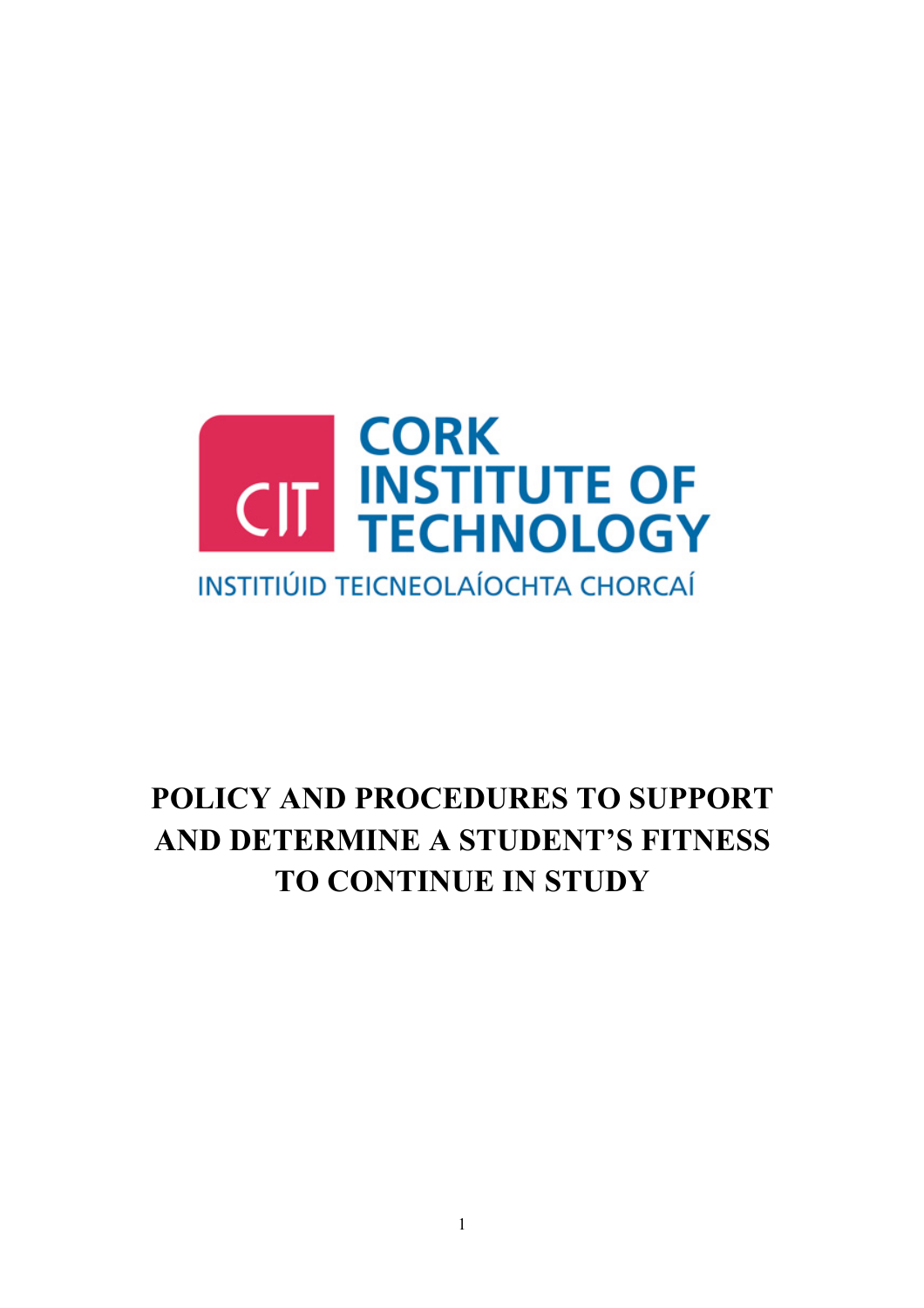# **Document Information**

# **1. Document Details**

| <b>Title:</b>                     | Policy and Procedures to support and determine a student's fitness to<br>continue in study |
|-----------------------------------|--------------------------------------------------------------------------------------------|
| $\vert$ Author(s):                | Iseult O'Connor                                                                            |
| <b>This</b><br>Version<br>Number: | 1.3                                                                                        |
| Status:                           | Approved                                                                                   |

**Important Note:** If the 'Status' of this document reads 'Draft', it has not been finalised and should not be relied upon.

## **2. Revision History**

| Version | Revision | Summary of Changes                                       | Changes  |
|---------|----------|----------------------------------------------------------|----------|
| Number  | Date     |                                                          | tracked? |
| 1.0     |          | First Draft by IOC                                       | N        |
| 1.1     |          | 21/11/16 Changes made by Barry Coughlan                  | N        |
| 1.2     | 28/4/17  | Changes made by Registrar following general consultation |          |
| 1.3     | 23/5/17  | Changes made by Barry Coughlan                           | N        |

## **3. Relevant Existing/Related Documents**

| Title | <b>Status</b> | Relevance to this Document                    |
|-------|---------------|-----------------------------------------------|
|       |               | <b>Staff Discipline Procedure</b>             |
|       |               | Code of Conduct for Employees                 |
|       |               | Code of Conduct for Members of Governing Body |
|       |               |                                               |

## **4. Consultation History**

#### *This document has been prepared in consultation with the following bodies:*

| Name | Date | Details of consultation |
|------|------|-------------------------|
|      |      |                         |

## **5. Approvals**

#### *This document requires following approvals (in order where applicable):*

| <b>Name</b>      | Date     | Details of Approval Required     |
|------------------|----------|----------------------------------|
| Academic Council | 05/05/17 | Approved subject to Legal Advice |
| Academic Council | 16/06/17 | Version 1.3 Approved             |
| Governing Body   | 06/07/17 | Version 1.3 Approved             |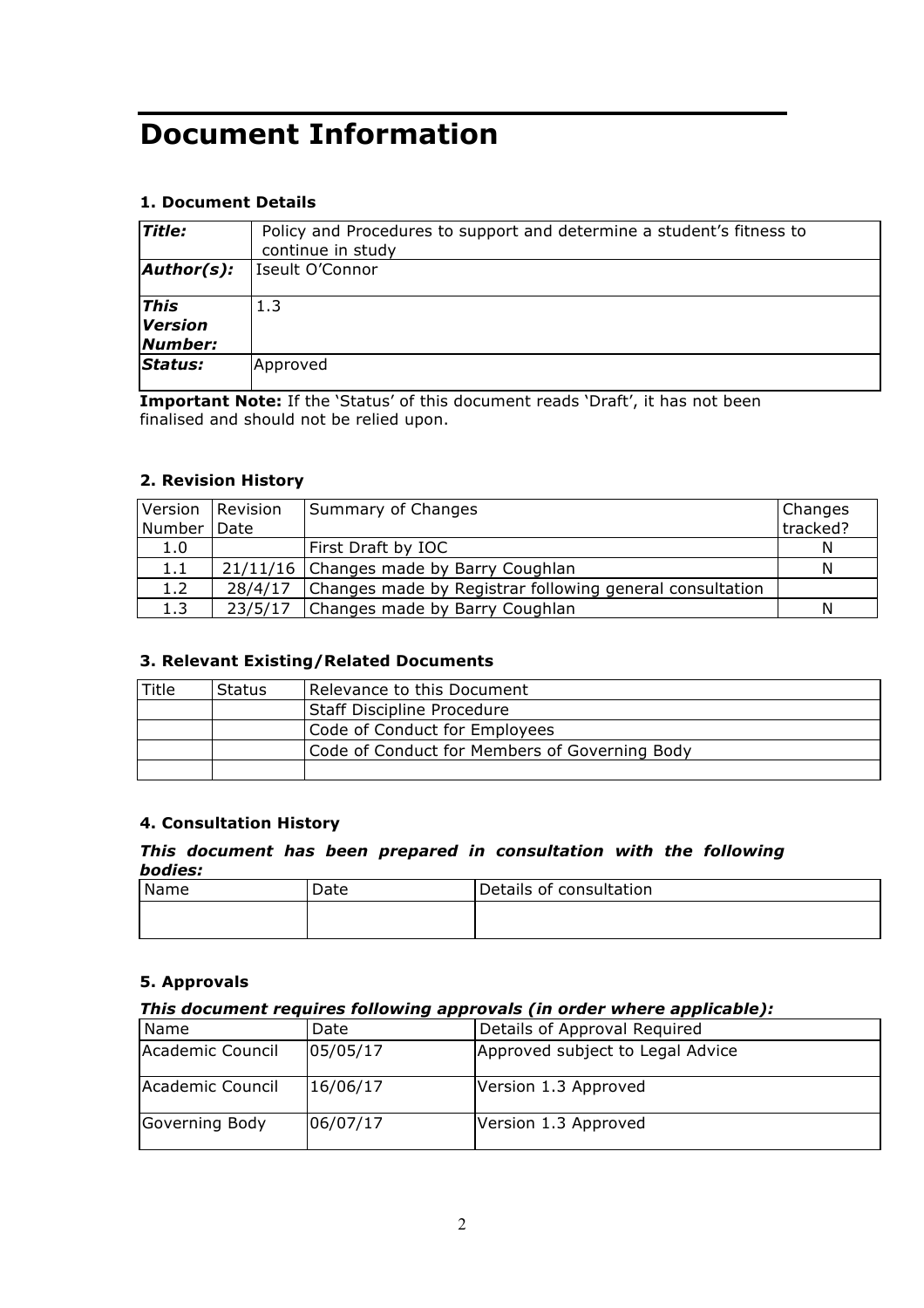## **1. ABOUT THIS POLICY**

- 1.1 Cork Institute of Technology ("CIT") has a duty of care to support students during their studies. The vast majority of students will complete their studies with little or no need for particular support. On occasion however it may be necessary for CIT to intervene to support a student experiencing difficulties.
- 1.2 This Policy and Procedure ('Policy') is expressly intended to be supportive of individual students who may be in distress or difficulty, whilst also recognising the right of the wider CIT community to study, work and live free of undue interference caused by others.
- 1.3 There are long established policies and procedures in place in CIT to deal with students who are not achieving academically or whose behaviour breaches CIT Student Regulations. This Policy is intended for circumstances not covered by CIT's existing academic Marks and Standards or its Student Regulations, including its Student Disciplinary Procedure. If it is considered that an issue being dealt with under such procedures might be more properly dealt with under this Policy, then this Policy should be invoked in relation to that issue and the other procedures may be paused or otherwise determined depending on the progress of the matter under this Policy.
- 1.4 If a matter arises that may also concern issues under CIT's Fitness to Practice Policy, or some other CIT policy, CIT's Registrar and Vice President for Academic Affairs will determine which policy will be applied. It is possible that more than one policy/procedure could be invoked in relation to the same issue, either concurrently or consecutively, as the Registrar may deem appropriate.
- 1.5 In matters relating to a student's fitness to continue in study, CIT is guided by relevant legislation as may be amended from time to time. In this regard, the Institute remains particularly mindful of its obligations under relevant equality legislation.

# **2. SCOPE & AIMS OF THIS POLICY**

2.1 All registered students of CIT are subject to this Policy.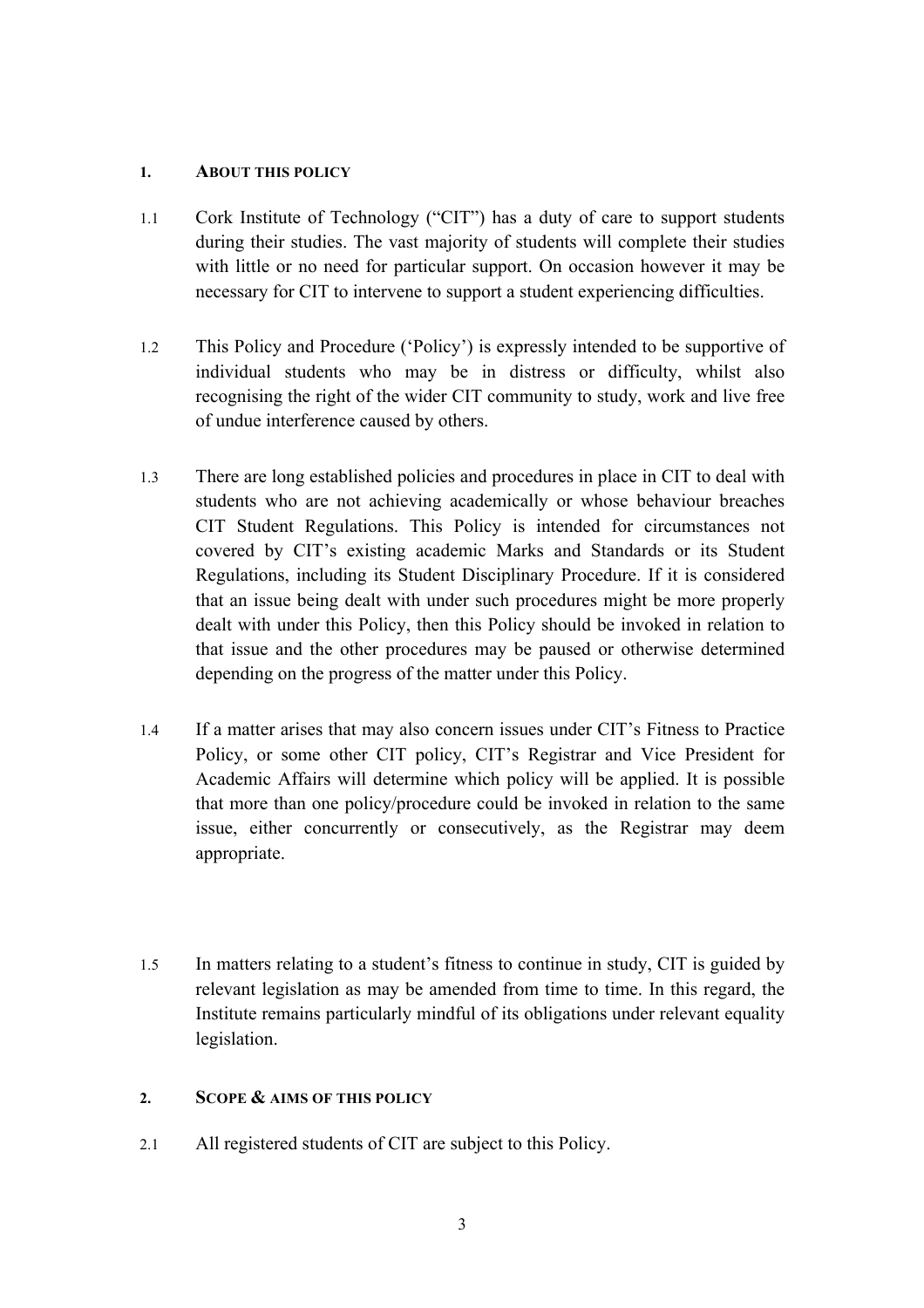- 2.2 The Policy is designed to:
	- Identify and support students (a) whose behaviour, well-being and/or welfare are of concern to themselves or others, **OR** (b) whose behaviour or actions are impacting adversely on the learning, working or living experiences of others, to such an extent as to give rise to concerns as to their fitness to continue in study,

# **and**

- Provide supportive formal procedures (a) to enable students to withdraw/take leave of absence voluntarily on grounds of fitness **OR**  (b) to determine if and how a student is to be required to take leave of absence on grounds of fitness.
- 2.1 All matters dealt with under this Policy will be treated confidentially in so far as possible. CIT will not disclose matters being dealt with under this Policy unless required to do so by law or having regard to its duty of care to its students and staff, in which case CIT may have to involve third parties such as the Gardai or external medical professionals without the consent of any individual involved.
- 2.2 If a person who raises a concern about a student under this Policy wishes to have their identity kept confidential from the student then this should be made clear at the outset. CIT will then endeavour to progress the matter on that basis. If however the circumstances of the case necessitate the disclosure of a person's identity to protect the health and safety of any other individual then CIT may have to make that person's identity known to relevant parties, but will do so on a strict need-to-know basis only.

# **3. BEHAVIOUR THAT MAY GIVE CAUSE FOR CONCERN ABOUT A STUDENT**

- 3.1 This list is not exhaustive. Each case should be considered on its own merits:
	- Social-withdrawal and/or apparent changes to wellbeing, appearance, mood, physical health or welfare;
	- Unexplained deterioration in academic performance;
	- Behaviour which is unusual or bizarre:
	- Behaviour putting the student themselves or anyone else or property at risk;
	- Behaviour which is distressing to others;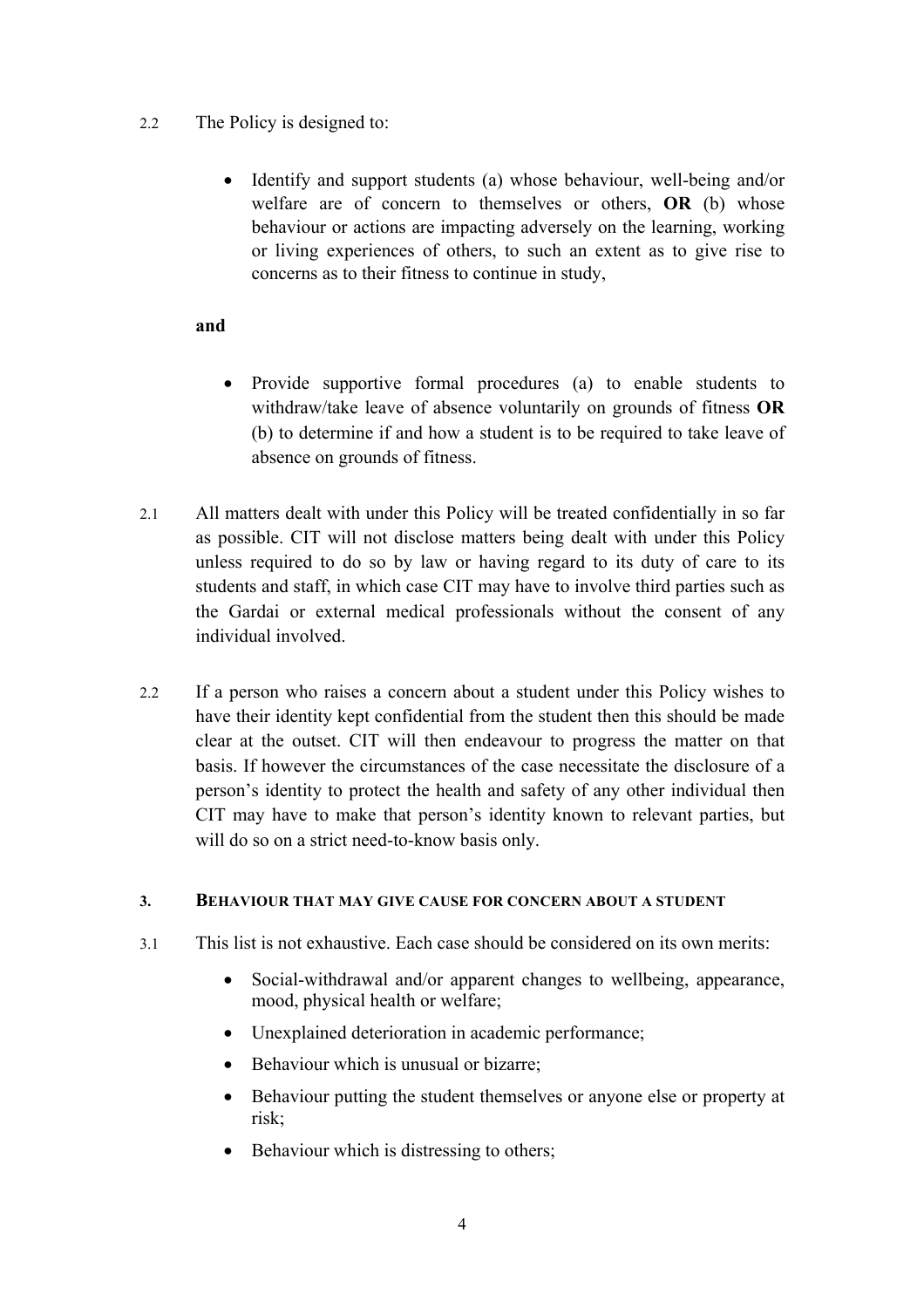- Behaviour which is impacting on the learning, working or living experience of others.
- 3.2 Behaviour in this context includes behaviour which is face-to-face, verbal, written, and on-line communications in print or video or any other form.
- 3.3 CIT recognises the rights of individuals to be different and embraces and supports diversity. The lived-experiences of one person are different than those of another. The customs and practices of the many diverse groups in our increasingly international educational community may vary and require a degree of mutual understanding and mutual respect. It is important that these differences be recognised and accepted, within the boundaries of the law. Occasionally, what may at first sight be interpreted as bizarre and/or unusual behavior by one person might be better understood and accepted in the spirit of tolerating difference and accepting diversity. Accordingly, it is important to keep an open mind when considering behavior in the context of this Policy.

# **4. ACTIONS TO SUPPORT STUDENTS**

- 4.1 The appropriate course of action to be taken under this Policy will depend on the circumstances of a particular case and the apparent urgency of the situation. The course of action may also need to be reviewed depending on relevant developments. Situations can be classified as non-urgent/nonemergency, or urgent/emergency, depending on any perceived risk to the health and wellbeing of the student or any other individual or to property.
- 4.1 If there is any perception of an imminent threat or risk to life or serious injury to any individual then appropriate emergency services should be contacted immediately. This Policy may then be invoked at the appropriate level if this is also deemed necessary in the circumstances.
- 4.2 Situations which appear as non-urgent/non-emergency may be invoked at least at Level 1, and possibly Level 2 of this Policy (see below). Urgent/emergency situations may be invoked at least at Level 2 and possibly Level 3 of the Policy. Ultimately however, a matter may be invoked directly at any stage of this Policy depending on circumstances of the case.
- 4.3 At the outset of a particular case, or at any subsequent time during it, the behaviour and actions of a student may be of such a cause for concern to necessitate the temporary removal of the student from CIT property, pending further action under this Policy. Where it appears in the opinion of the Registrar and Vice President for Academic Affairs that there are grounds for such concern, then he/she, having sought such advice as he/she deems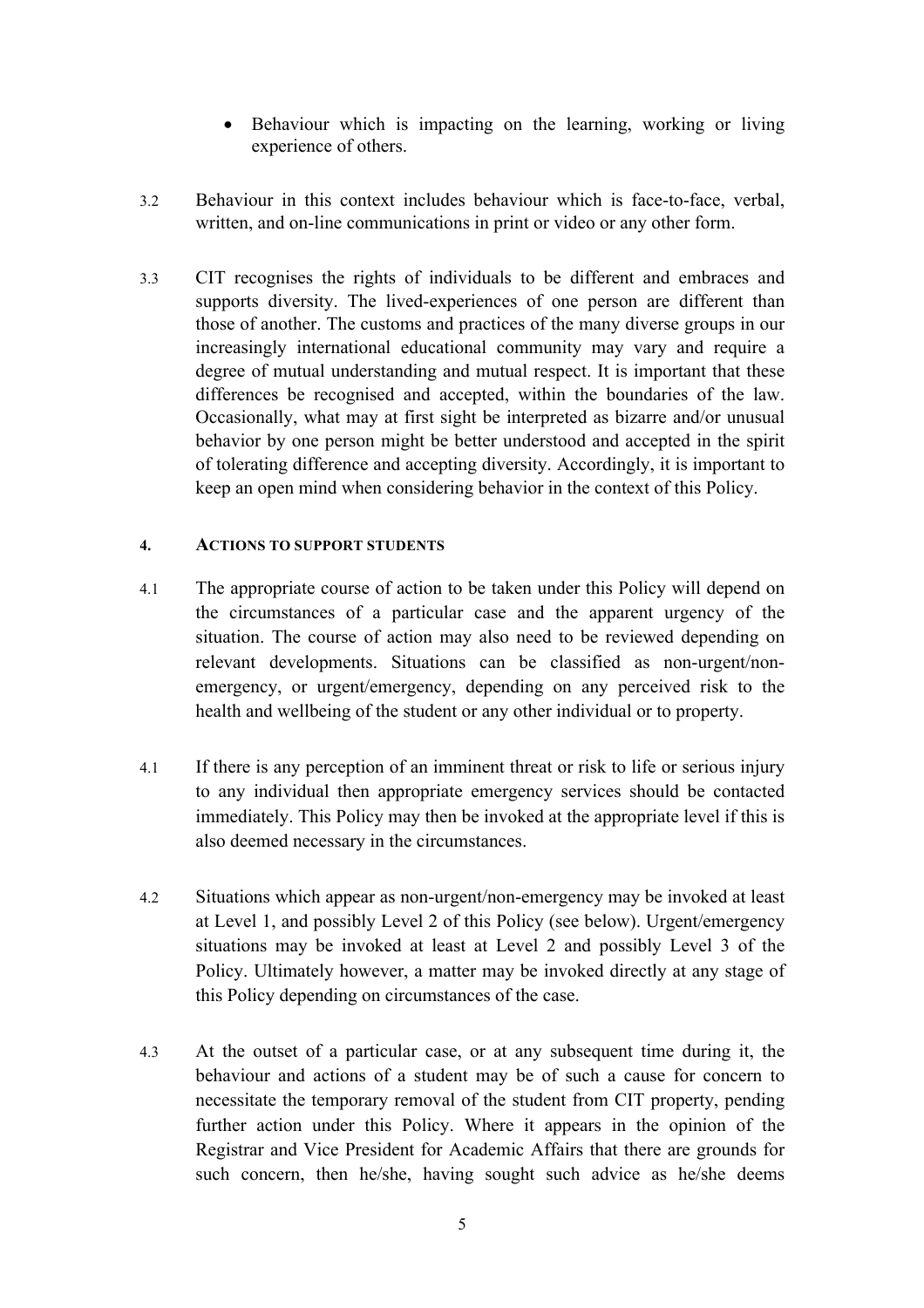appropriate, shall be entitled to remove the student on a temporary basis on such conditions as he/she deems appropriate in the circumstances. This should not be construed as a disciplinary or other form of sanction. It is merely a temporary administrative measure to protect the student and others at CIT pending the progression of the case under this Policy.

4.4 See attached at Appendix B illustrated flowchart highlighting possible actions.

# **5. REFERRAL TO HEALTHCARE PROFESSIONAL & OTHER SUPPORT**

- 5.1 A student may be referred at any stage of this Policy to a relevant healthcare professional, including but not limited to an occupational physician, psychiatrist, or other medical specialist. The student shall be obliged to attend any appointment made for them and shall cooperate with the relevant healthcare professional in the provision of a medical report to CIT. Failure to attend or a failure, in the opinion of the relevant healthcare professional, to cooperate shall be deemed to be a failure to cooperate with CIT procedures and may necessitate further action in that regard.
- 5.2 Students will be provided with as much support as possible and necessary in the circumstances throughout any matter being dealt with under this Policy, including counselling and support from CIT's Student Union. CIT will endeavour to have someone accompany a student to any appointment with a relevant healthcare professional if this is requested by the student or otherwise deemed necessary in the circumstances.

# **6. INFORMAL ACTION**

6.1 Prior to initiating a formal stage of this Policy (Levels 1-3), consideration may be given to informally supporting a student with a view to resolving any perceived issue. Informal attempts at intervention may include informal advice to the student or offering support through appropriate CIT services such as counselling or through CIT's Medical Centre. However, if a particular case appears to be of sufficient seriousness as to be classified as urgent and/or an emergency, an informal approach will not be appropriate. Otherwise, a matter that is dealt with informally may be progressed formally if an issue persists.

# **7. LEVEL 1**

7.1 Level 1 is intended for concerns about a student which appear to be of a nonurgent/non-emergency nature: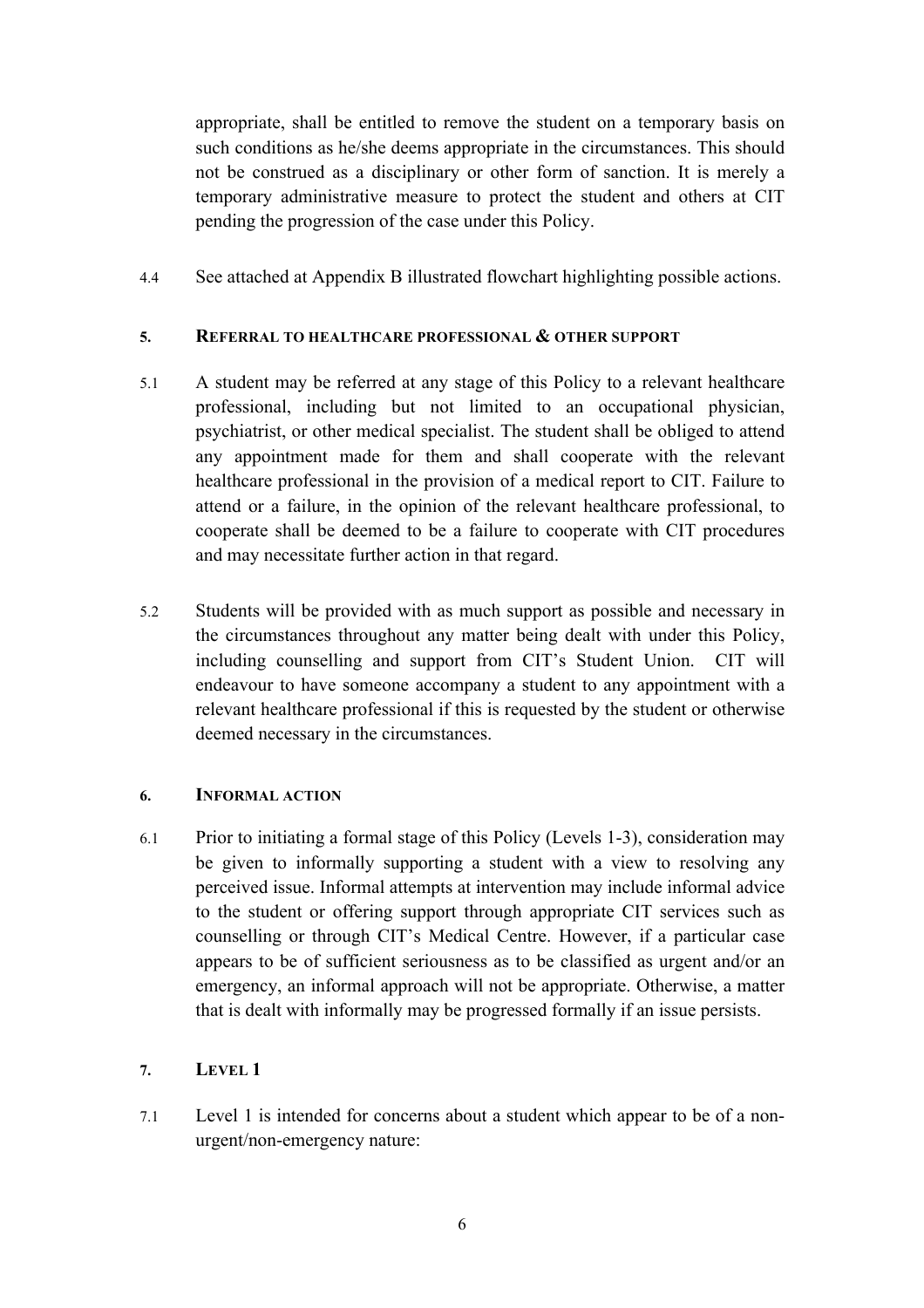- A person with a concern about a student should submit a Note of Concern to the student's Head of Department using the form **attached**  at Appendix A;
- The Head of Department should arrange a meeting with the student to discuss the concern, providing them with a copy of the Note of Concern if deemed appropriate or necessary. The person who raised the concern may also be requested to attend this meeting or a separate meeting with the Head of Department if this is deemed necessary;
- On foot of any meeting(s), the Head of Department should decide on and record an action plan based on the Note of Concern, then arrange for any appropriate support he/she deems necessary in the circumstances, which may include one or more of (a) Academic Mentors/Supports (b) referral to CIT Student Support Services (c) referral to a relevant healthcare professional. The matter should continue to be closely monitored to ensure that the student is engaged with the action plan and is cooperating with CIT in that regard. If a student refuses to cooperate with an action plan at Level 1, then the matter may be escalated to Level 2 or 3 as deemed necessary in the circumstances;
- If the Head of Department determines that no action is necessary on foot of a meeting with the student then the matter may be closed and this should be recorded on the Note of Concern;
- Alternatively, the Head of Department may immediately escalate the matter to Level 2 or 3, or do so on foot of subsequent developments or any advice or feedback received pursuant to action taken at Level 1.

# **8. LEVEL 2**

- 8.1 Level 2 is intended for circumstances where there are either (a) continuing and on-going concerns persisting and unresolved from a Level 1 intervention or (b) significant first concerns about a potentially urgent and/or emergency situation involving a student:
	- Depending on the circumstances either (a) proceed using a Note of Concern initially used at Level 1 or (b) complete a Note of Concern, highlighting that the matter is considered appropriate for invoking directly at Level 2. In either case the Note of Concern should be submitted to the student's Head of Faculty;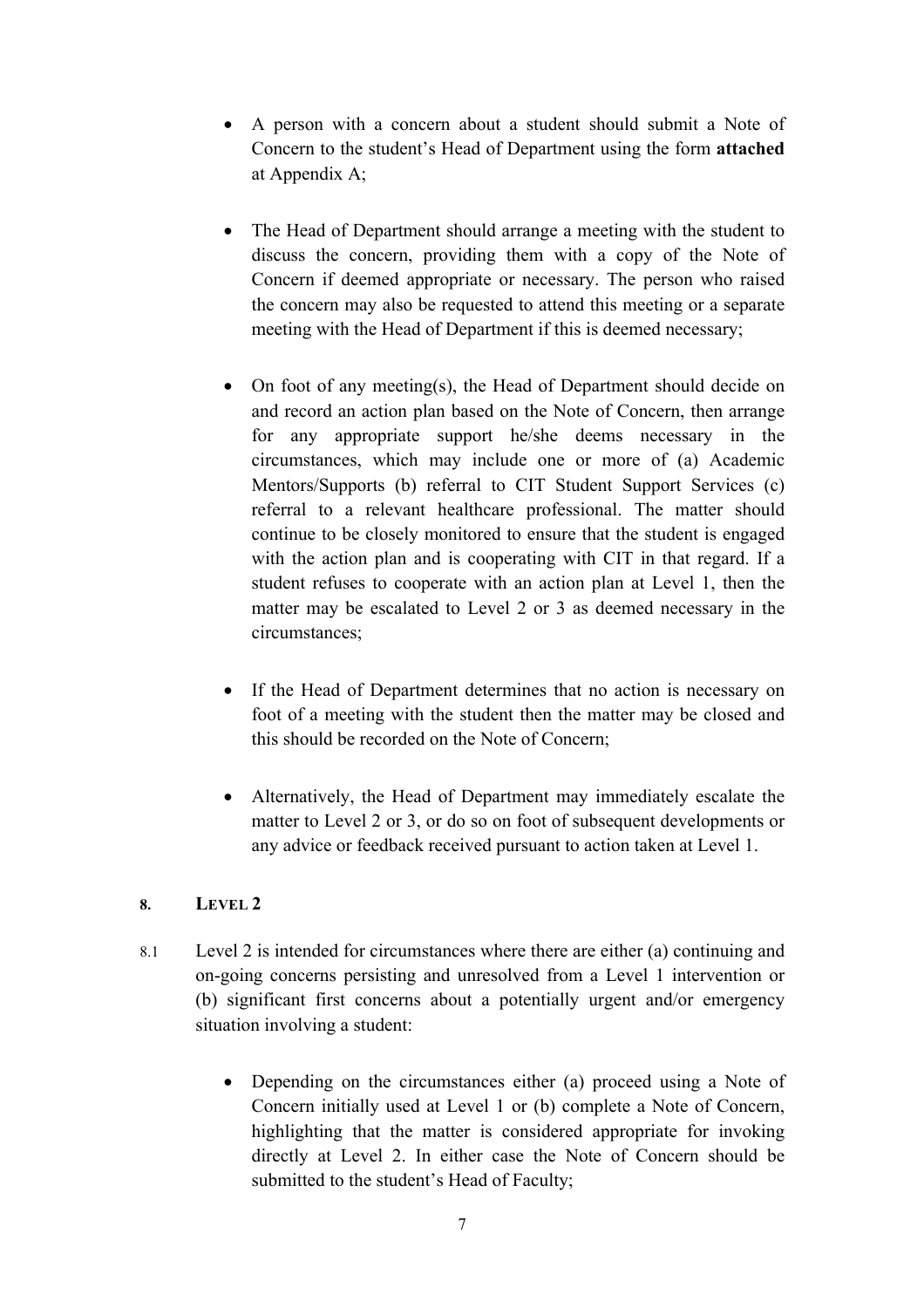- The Head of Faculty should arrange an initial meeting with CIT's Academic Administration & Student Affairs Manager and the student's Head of Department to discuss the issue;
- The Head of Faculty and CIT's Academic Administration & Student Affairs Manager should then arrange a meeting with the student to discuss the concern, providing them with a copy of the Note of Concern if this is deemed appropriate or necessary. The student's Head of Department may also be requested to attend this meeting if deemed necessary. The person who raised the concern may also be requested to attend this meeting or a separate meeting with the Head of Faculty and CIT's Academic Administration & Student Affairs Manager if this is deemed necessary;
- On foot of any meeting(s) the Head of Faculty and CIT's Academic Administration & Student Affairs Manager should decide and record an action plan on the Note of Concern, then arrange for any appropriate support or intervention deemed necessary in the circumstances which may include one or more of (a) Academic Mentors/Supports (b) referral to CIT Student Support Services (c) referral to relevant healthcare professional (d) voluntary leave of absence (indefinite or definite as agreed) from studies (**Note:** It is intended that all voluntary periods of absence should have been considered under Level 2 of this Policy at a minimum);
- If the Head of Faculty and CIT's Academic Administration & Student Affairs Manager determine that no action is necessary on foot of a meeting with the student, then the matter may be closed and this should be recorded on the Note of Concern;
- Alternatively, the matter should continue to be closely monitored to ensure that the student is engaged with the action plan and is cooperating with CIT in that regard. The matter may also be immediately escalated to Level 3 if the student is not so engaging and cooperating, or this may be done on foot of subsequent developments or any advice or feedback received pursuant to action taken at Level 2.

# **9. LEVEL 3**

9.1 Level 3 is intended for circumstances where there are either (a) continuing and on-going concerns persisting and unresolved from a Level 1 or Level 2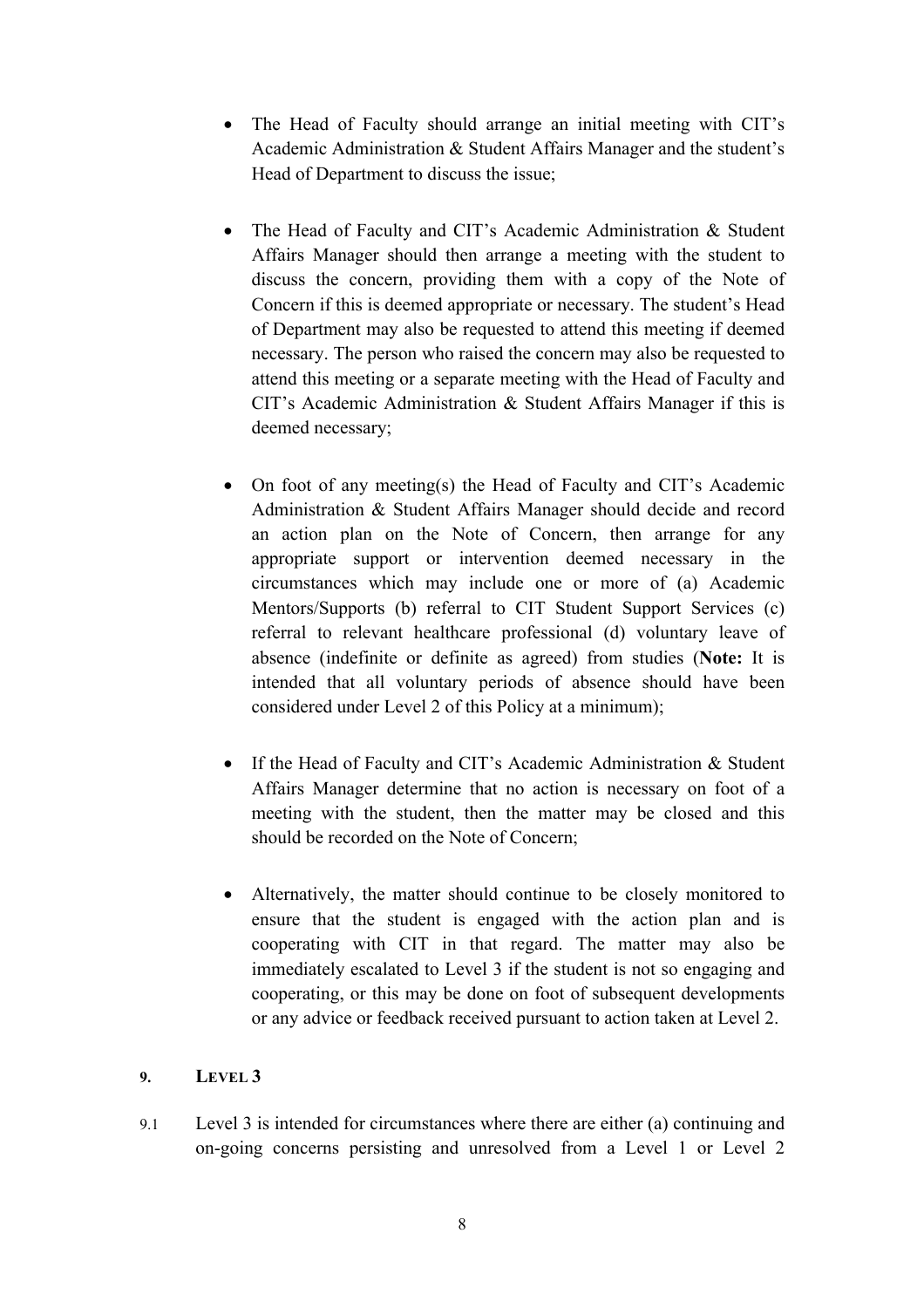intervention or (b) significant first concerns of a clear and present nature about a potentially urgent and/or emergency situation involving a student:

- Depending on the circumstances either (a) proceed using a Note of Concern initially used at Level 1 and/ Level 2 or (b) complete a Note of Concern, highlighting that the matter is considered appropriate for invoking directly at Level 3. In either case the Note of Concern should be submitted to CIT's Registrar and Vice President for Academic Affairs ("Registrar);
- The Registrar should arrange an initial meeting to discuss the issue with CIT's Academic Administration & Student Affairs Manager and, if deemed necessary, the student's Head of Faculty and/or Head of Department;
- The Registrar should then arrange a meeting with the student to discuss the concern, providing them with a copy of the Note of Concern if this is deemed appropriate or necessary. The Registrar may also require other relevant individuals to attend this meeting including CIT's Academic Administration & Student Affairs Manager, another member of the Registrar's Office, the student's Head of Faculty and/or Head of Department, as well as the person who first raised the concern in relation to the student;
- On foot of any meeting(s) the Registrar should decide upon and record an action plan based on the Note of Concern, then arrange for any appropriate support or intervention deemed necessary in the circumstances which may include one or more of (a) Academic Mentors/Supports (b) referral to CIT Student Support Services (c) referral to relevant healthcare professional (d) voluntary leave of absence from studies (e) mandatory leave of absence for an indefinite or definite period of time (as ultimately determined by the Registrar). This should not be construed as a disciplinary or other form of sanction. Instead, it is a necessary administrative measure to protect the student and others at CIT;
- If the Registrar determines that no action is necessary on foot of a meeting with the student, then the matter may be closed and this should be recorded on the Note of Concern;
- Alternatively, the matter should continue to be closely monitored to ensure that the student is engaged with the action plan and is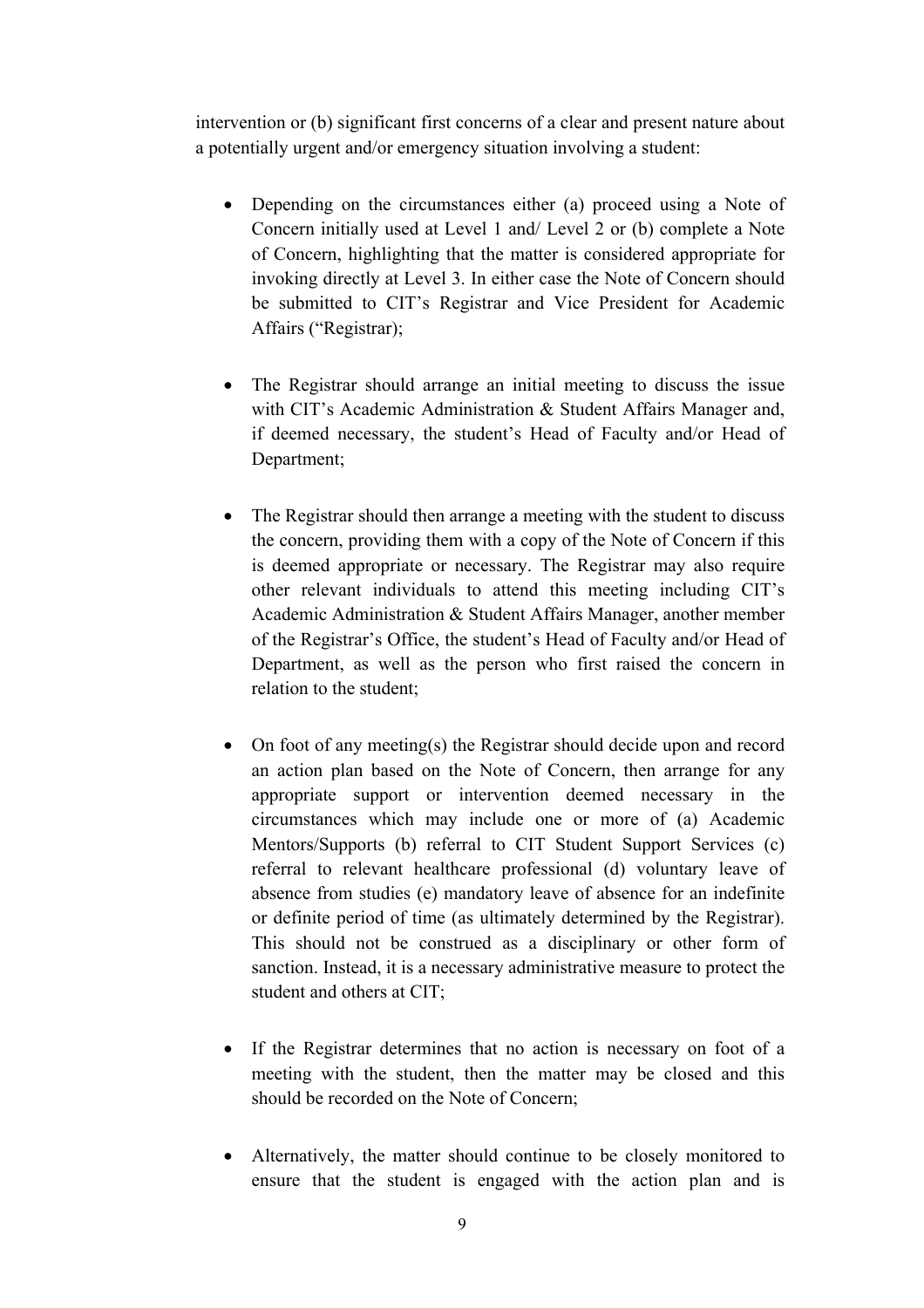cooperating with CIT in that regard. Failure to engage and cooperate may necessitate further action as deemed necessary in the circumstances by the Registrar including imposing a mandatory leave of absence (if this has not already been done);

## 9.2 **PROCEDURE FOR APPEAL TO THE PRESIDENT**

A student has the right to appeal to the President of CIT any decision by the Registrar and Vice President for Academic Affairs to require the student to take a mandatory leave of absence from study.

To initiate an appeal, a student must write to the President, setting out the grounds of appeal in detail, within 10 working days of the date of notification of the result which is being appealed.

The President will convene a President's Appeal Board chaired by a member of the Institute's Executive Board (other than the President or the Registrar) and also including the President's nominee and the Registrar's nominee.

The President's Appeal Board may invite submissions from the student and any other persons it deems necessary, and may meet with them or determine the matter on the basis of written submissions alone (if this is deemed appropriate in the circumstances).

The President's Appeal Board may confirm the decision or permit the student to return to study subject to such conditions as it determines appropriate in the circumstances.

The President's Appeal Board shall normally communicate its decision in writing within 15 working days of the meeting.

#### **10. RETURN TO STUDY FOLLOWING PERIOD OF ABSENCE**

10.1 A student who withdraws/takes a leave of absence voluntarily or is required to take a mandatory leave of absence under this Policy shall be entitled to apply to re-register to re-commence their studies at the end of that period of absence. In such circumstances, the conditions of return to study will be determined by the relevant Faculty, subject to the rules and regulations governing the relevant Programme. If the module or course is not running or is otherwise unavailable at the time of the student's scheduled return, the relevant Faculty will provide guidance about possible alternatives.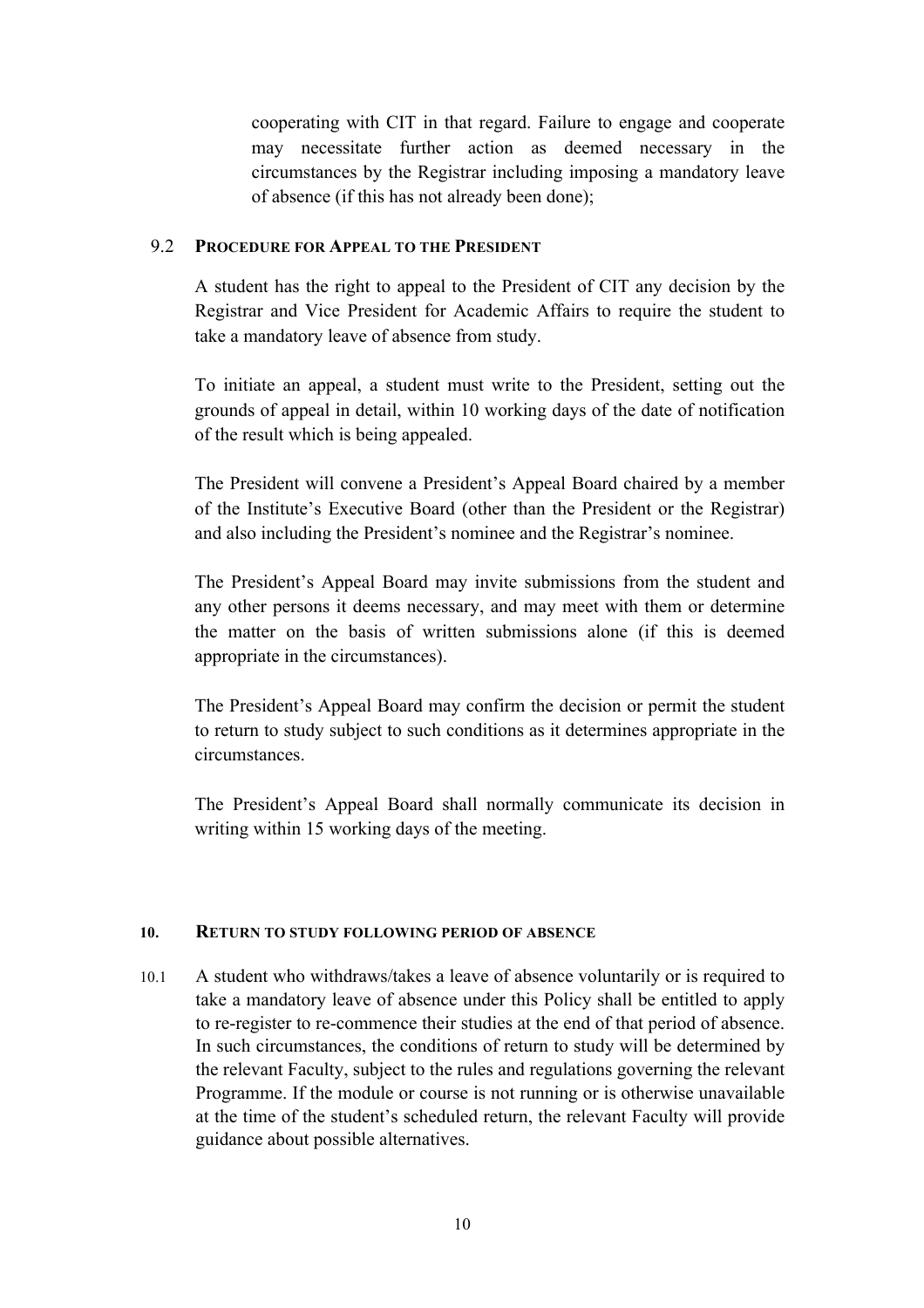# **11. RECORDS**

- 11.1 It is good practice for staff to keep brief notes of any interactions with students under this Policy.
- 11.2 All records generated in relation to a matter under this Policy, including any Note of Concern forms, should be dated and written as soon as possible after relevant meetings.
- 11.3 Records should be kept safely in departments for a minimum period of five years and then destroyed. Confidentiality and security of notes should be maintained in accordance with the principles of the Data Protection Acts 1988 - 2003 as amended.

# **12. CONTACT DETAILS**

12.1 Contact details for appropriate offices mentioned in this policy are listed in Appendix C.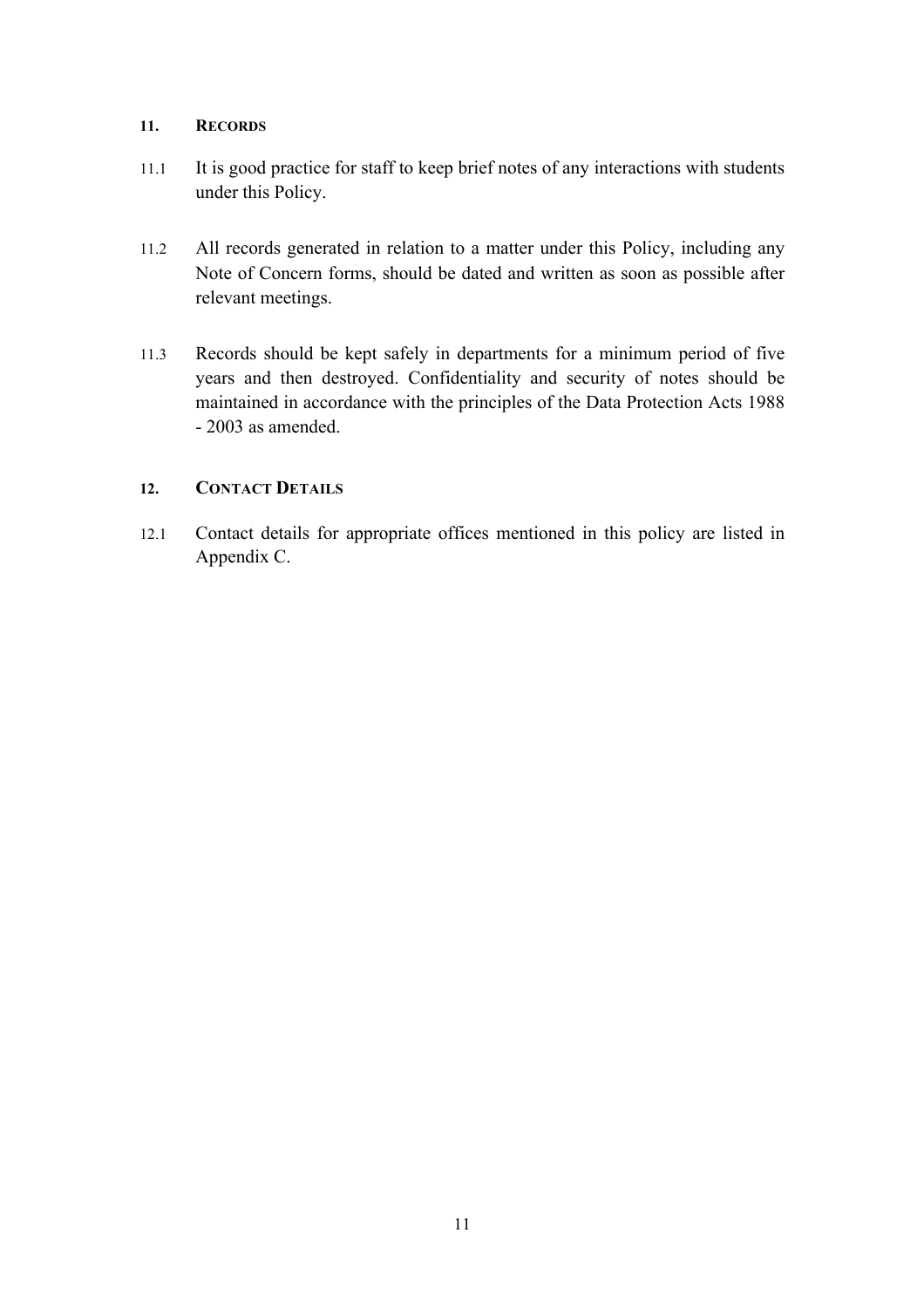## **APPENDIX A**

# **NOTE OF CONCERN**

# **CIT'S POLICY AND PROCEDURES TO SUPPORT AND DETERMINE A STUDENT'S FITNESS TO CONTINUE IN STUDY**

#### **NOTE OF CONCERN**

| Name of Student Subject of             |  |
|----------------------------------------|--|
| Concern:                               |  |
| <b>Student No.</b>                     |  |
| Name (and CIT staff role if            |  |
| applicable) of Person Raising          |  |
| Concern                                |  |
| <b>Date of Raising Concern</b>         |  |
| Level of Concern as Per Policy:        |  |
| Level 1<br>$\bullet$                   |  |
| Level 2<br>$\bullet$                   |  |
| Level 3                                |  |
| <b>Brief Summary of Concern</b>        |  |
|                                        |  |
| <b>Person Concern Submitted to</b>     |  |
| Date Concern Received by the<br>above  |  |
| Date of Meeting with Student           |  |
| <b>Student Comments</b>                |  |
| <b>Action Plan</b>                     |  |
| <b>Further Action under subsequent</b> |  |
| levels (if applicable) (use a separate |  |
| note for each level if required)       |  |
| <b>Date Matter Closed</b>              |  |
|                                        |  |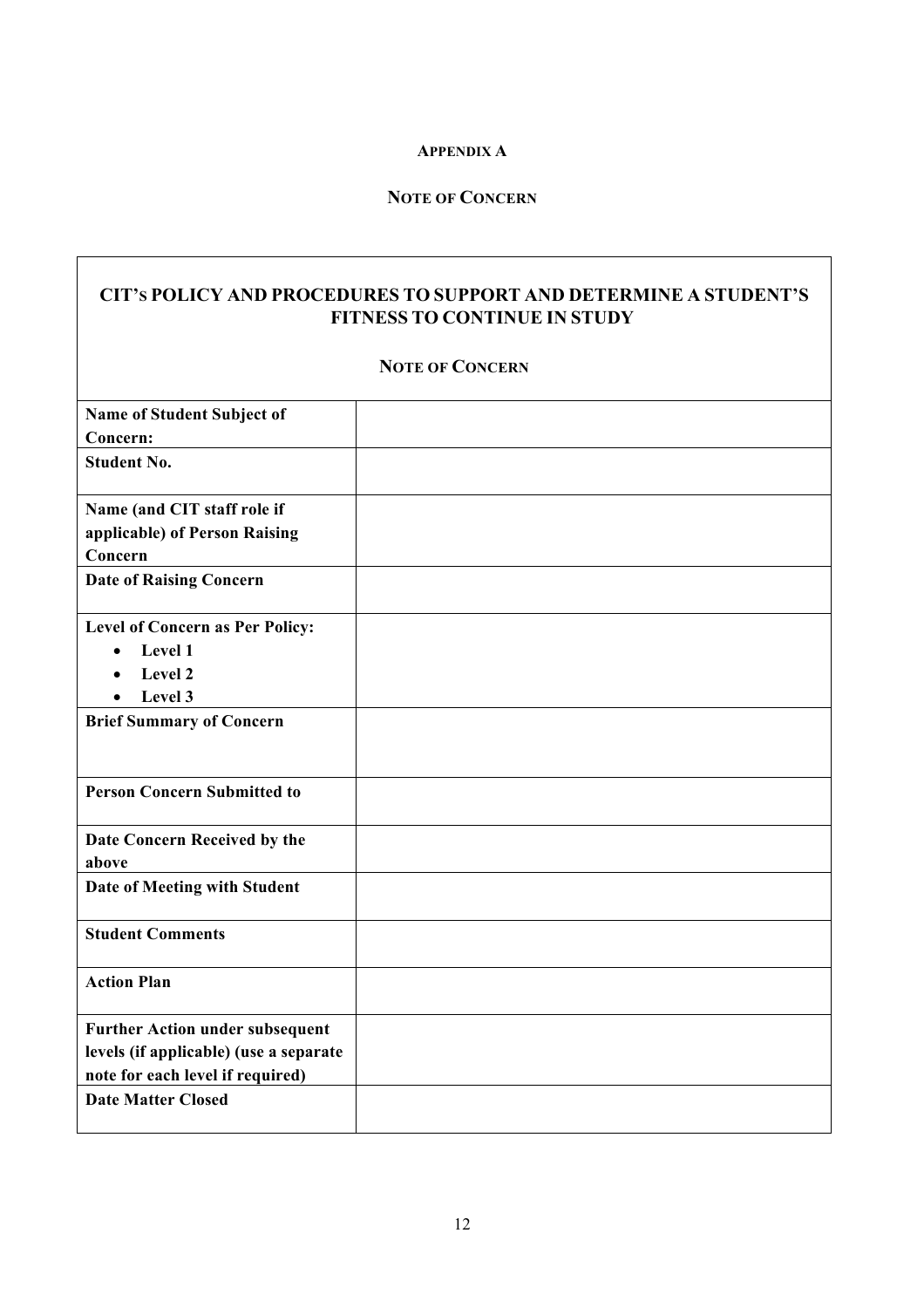#### **APPENDIX B**

#### **ACTIONS ADVISED IN HELPING A STUDENT IN DISTRESS OR CRISIS**

# **NON URGENT/NON-EMERGENCY**

**Concerned about welling** the set of  $\boldsymbol{\theta}$ 

- If the student is or appears
- Withdrawn, low in mood, tearful or unduly anxious has a sudden deterioration in academic performance AND
- Does not display features considered as Urgent/ Emergency/Life threatening **URGENT/EMERGENCY**

- Explain your concerns to student
- Assuring confidentiality here prior to activating Fitness to Study Policy is unwise due to the fact that the information disclosed by the student will need to be shared with the various parties involved in the Policy. This should be explained to the Student
- Advise student to contact Student Counselling, CIT Medical Unit or their own GP.
- Arrange follow up appointment
- If a student does not follow your advice, his/her wishes should be respected. No further action is appropriate at this stage unless their condition deteriorates to become a cause for concern again.

#### **student? LIFE THREATENING EMERGENCY**

- Overdose Possible or Definite Request Ambulance 999 or 112 Inform CIT ERT 6112 Inform CIT Medical Unit 5782
- Student Violent/Armed Contact Gardaí 999 or 112
- **Consider activating Fitness to Study**

If the student is or appears very aggressive/threatening (seek help from Gardaí on 999)

- Suicidal/wishing they were dead
- Threatening self- harm
- Expressing bizarre thoughts or ideas
- Unduly agitated or behaving in a bizarre manner
- If possible consult colleague, try not to act alone
- Explain concern to student (unless you believe this will inflame the situation)
- Seek consent to contact Student Counselling, CIT Medical Unit, or Student's own GP or Psychiatrist
- If consent withheld consider contacting anyway.
- Arrange an urgent appointment with one of the professional services listed above
- Consider accompanying student to appointment.
- Consider A+E/SouthDoc if other services unavailable or closed
- If off-campus contact local health services and request advice or assistance.
- **Consider activating Fitness to Study**